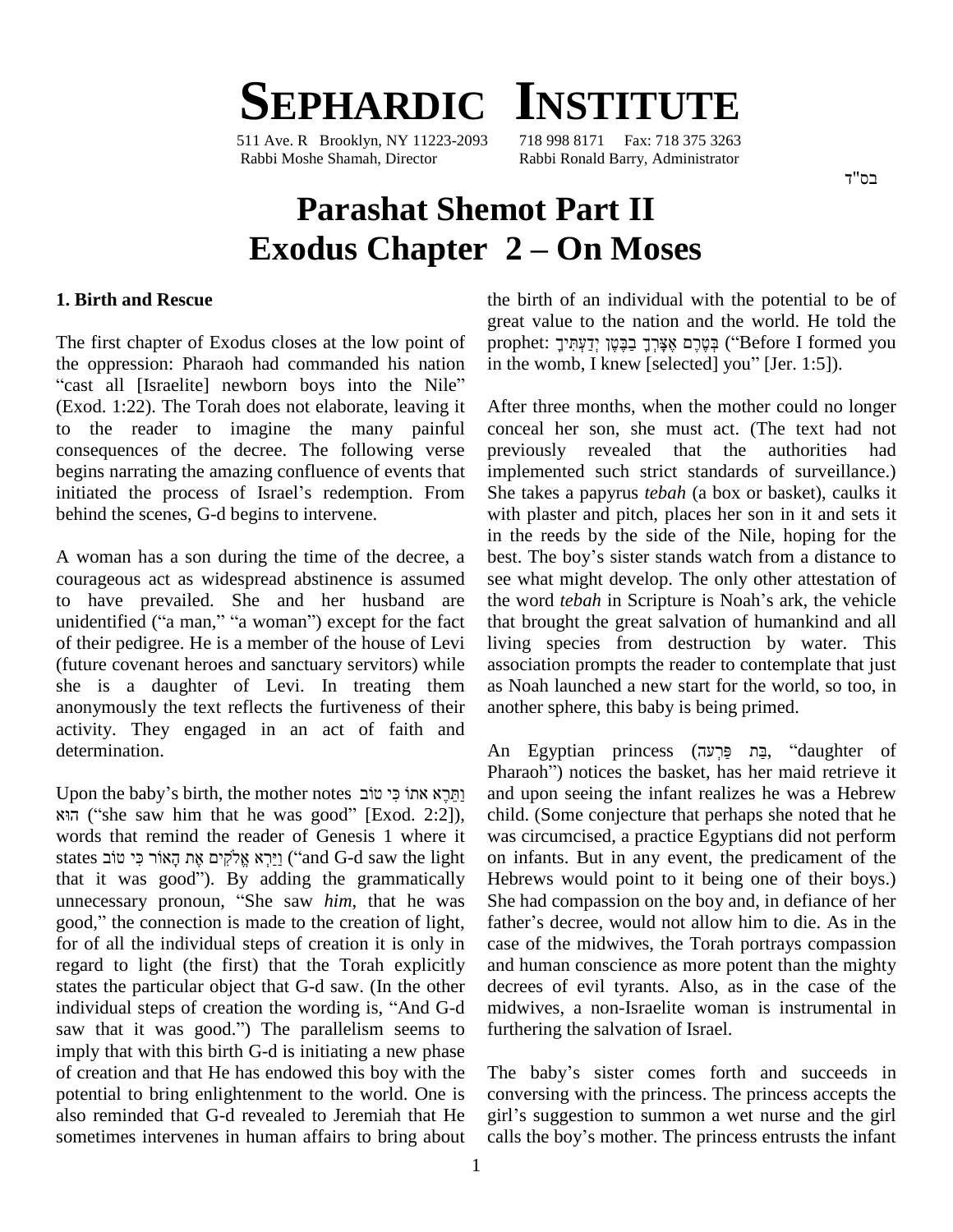to her, saying, "nurse him for me and I shall pay your pos to her, saying, "nurse him for me and I<br>wages." Moses is raised at home!

undoubtedly weaned, which was generally at about three years of age but often slightly later in ancient Egypt  $-$  his mother brought him to the princess. Use three years of age but often slightly later in ancient<br>Egypt – his mother brought him to the princess. Use Perhap<br>of the unusual term "grown" for a very young child said " Egypt – his mother brought him to the princess. Use Per<br>of the unusual term "grown" for a very young child said<br>in place of the expected "weaned" (יַיִּגְדַּל הֵיֶלֶד) wit - indicates that by this time Moses had reached a link to the name. There surely would be a tendency to formidable level of understanding. This explains how connect "born" or "child of" with the fact that she formidable level of understanding. This explains how he knew, and identified with, his ethnic identity (as disclosed in verse 11).

The princess adopts the boy, literally, "he becomes to her a son" (v. 10). She names him Moses (transliterated *Moshe* in Hebrew, the "s" and "sh" sounds often interchanging.) In Egyptian, *mose* (transliterated *Moshe* in Hebrew, the "s" and "sh" idols<br>sounds often interchanging.) In Egyptian, *mose* into<br>derives from the stem that connotes "born" and means wore ounds often interchanging.) In Egyptian, *mose* into i<br>erives from the stem that connotes "born" and means word j<br>son." The term was popular as a suffix attached to derives from the stem that connotes "born" and means word p<br>"son." The term was popular as a suffix attached to<br>the appellation of a god, meaning "born of so-and-so Thus, "son." The term was popular as a suffix attached to<br>the appellation of a god, meaning "born of so-and-so Thus,<br>god" or "the son of so-and-so god," such as attested in minde the names of the kings Ahmose, Thutmose and leader<br>Rameses. In explaining the name, she said: "because I home.<br>drew him from the water." domain god" or "the son of so-and-so god," such as attested in the names of the kings Ahmose, Thutmose and Rameses. In explaining the name, she said: "because I

drew him from the water."<br>
A linguistic link between "Moses" and "drew him may issue occasi<br>A linguistic link between "Moses" and "drew him may i<br>[from the water]" has not been found to exist in world A linguistic link between "Moses" and "drew him may issue<br>[from the water]" has not been found to exist in world and<br>Egyptian but does exist in Hebrew (מְשִׁיחַהוּ, "drew from the water]" has not been found to exist in Egyptian but does exist in Hebrew (מְשִׁיחָהוּ, "drew him"). Accordingly, some have questioned whether it was the princess or the mother who named the boy as a child, contains eight attestations of the stem  $\frac{1}{2}$ . and gave the interpretation of his name. Both mother and princess are subjects of verbal clauses in the verse princess' הִיַּלְדֵּי הַעָּבְרִים זָה, "this [he] is from the Hebrew that concludes with the naming of the boy and the interpretation. But since it is the princess who is the subject of the clause immediately preceding the to reflect G-d's covenantal intervention<sup>\*\*</sup>. The center naming, the preferred reading would see her as the one doing the action unless there was a compelling explanation to parse the verse otherwise.

Abarbanel suggests that the mother may have named the child and provided the explanation. It may have been the custom (especially in the case of an adoption) that the wet nurse did so since she cared for the child for so long. If the princess did not like the name she would reject it. He assumes that the mother explains the name to the princess with the second vayiga name she would reject it. He assumes that the mother<br>explains the name to the princess with the second vayigdar<br>person statement: "because you drew him from the connot explains the name to the princess with the second vayigation statement: "because you drew him from the connouncer." This is a grammatically possible interpretation brethre but, all-in-all, far-fetched. Ibn Ezra considers it

wages." Moses is raised at home!<br>when "the boy was grown" (Exod. 2:10) – she would publicize her adopted son's ethnic possible that the princess knew some Hebrew or asked about it, but this also is a remote possibility. Having<br>violated the infanticide decree, it is inconceivable that<br>she would publicize her adopted son's ethnic violated the infanticide decree, it is inconceivable that background by accepting a Hebrew name for him. background by accepting a Hebrew name for him.<br>Perhaps after naming the boy "Moses" the princess

Perhaps after naming the boy "Moses" the princess<br>said "because I drew him from the water" in Egyptian, without intending the latter clause to be a linguistic link to the name. There surely would be a tendency to connect "born" or "child of" with the fact that she link to the name. There surely would be a tendency to drew him forth from the water. Indeed, she may have named the boy "child of the water." In transliteration, however, the Torah may have maintained the core name but deleted the additional element that might have been attached to it (which may have had an idolatrous connotation), and translated her explanation into its Hebrew approximation with the available word play.

Thus, we see that through a group of independent minded and praiseworthy women, Israel's future leader is born and rescued, nursed and nurtured at home. He is then raised as a prince in the royal domain of the enemy of his people. Did Pharaoh on occasion play with the child Moses? Mighty kings may issue their brutal decrees, but G-d governs the world and His plan will prevail.

Significantly, this passage,\* which focuses on Moses Significantly, this passage,\* which focuses on Moses<br>as a child, contains eight attestations of the stem ? (child), all in reference to Moses (including the as a child, contains eight attestations of the stem לְגֻי child), all in reference to Moses (including the princess' פְיַבְרִים זָה (this [he] is from the Hebrew (child), all in reference to Moses (including the princess' מְיֵלְדֵי הָעִבְרִים זֶה, "this [he] is from the Hebrew boys"). As we have often noted, the number eight connotes the covenant with G-d; in this case it seems boys"). As we have often noted, the number eight word of the 141 words of the section (which clearly concludes with v. 10) is  $\vec{\tau}$ יֵלֵד of verse 6; that is to say that there are seventy words before it and seventy words after it. This does not appear to be coincidental, as seventy seems to represent the "old order" of perfection in the Torah.

# **2. As a Youth**

**2. As a Youth**<br>Some years later, when Moses was grown  $-$  again *Some years later*, when Moses was grown – again<br>*vayigdal* is used, this time with Moses' name, Some years later, when Moses was grown – again *vayigdal* is used, this time with Moses' name, connoting a stage of maturation – "he went out to his *vayigdal* is used, this time with Moses' name,<br>connoting a stage of maturation – "he went out to his<br>brethren and looked into their burdens" (יַיִּרְא בְּסִבְּלֹתָם [Exod. 2:11]). He knew his brethren, was sensitive to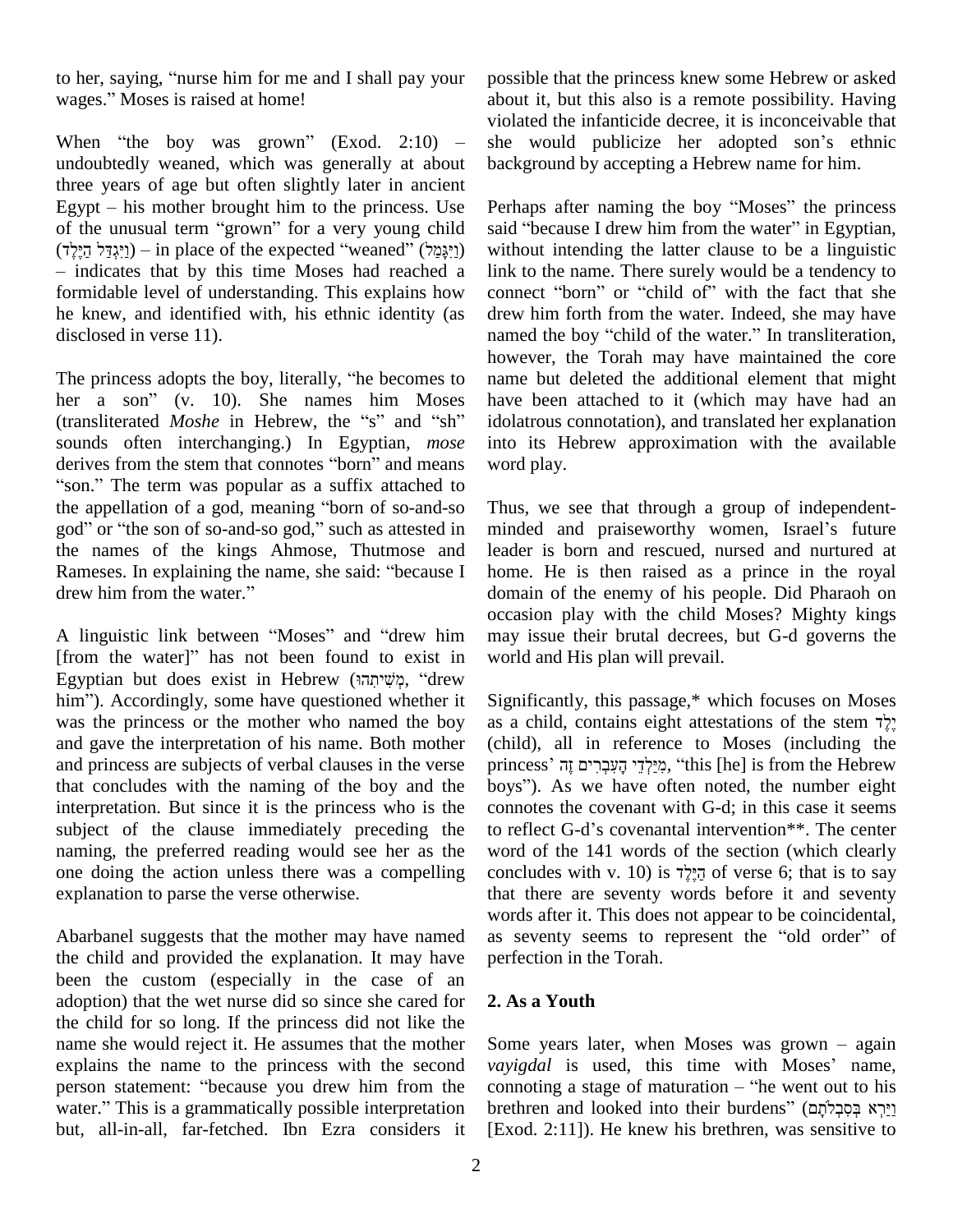their plight and empathized with them. He saw an Egyptian striking a Hebrew, probably in what he Rash assumed was a life-threatening manner, although use again of the word *makeh* leaves the matter ambiguous. <sup>[2]</sup> is call assumed was a life-threatening manner, although use again med was a life-threatening manner, although use age word *makeh* leaves the matter ambiguous. פְּי אֵין is<br>
is – כה נָכה נֵירִא פִי אֵין – "He looked this way and that yo of the word *makeh* leaves the matter ambiguous. יְיִפָּן is call<br>
" – כּה וָכָה וַיַּרְא כִּי אֵין אִישׁ – "He looked this way and that you hway," and upon being satisfied that there was no witness around, he smote the Egyptian and buried him based on th<br>in the sand (v. 12). An alternate possibility is that the<br>expression יַיִּפָּן כּה וְכָה וַיַּרְא כִּי אֵין אִיט means that he The rebuke in the sand (v. 12). An alternate possibility is that the looked about for somebody who would rescue the victim. When he saw that no one was about, he realized that the responsibility was his. (See Isa. 59:16: וירְא כּי אין איש: and 41:28: אוֹצְא וְאִין אוֹש; both that by referring to the dead man as "the Egyptian," used in the sense of looking for a properly acting person.) Regardless of the explanation, Moses is surely expected to ascertain that there are no observers to his act.

From this episode we learn a great deal about Moses. reveal<br>From this episode we learn a great deal about Moses. first. I<br>He was compassionate, energetic, bold and "activi courageous, quickly stirred to great passion. He was not lulled into complacency by the privileged position he had enjoyed. He risked his high status and life of luxury for the sake of one of his brethren. However, especially as it turned out that his deed became known, we also see that he was impulsive. (A late Midrash sees the young Moses as wrongly hotheaded for having killed the Egyptian, who it assumes was only striking the Hebrew without intention to kill, but, again, this is not clear from the text. It is not even Moses<br>certain from the text that the Egyptian did not kill the well a<br>Hebrew. The word "strike" used for the Egyptian is clearly certain from the text that the Egyptian did not kill the well<br>Hebrew. The word "strike" used for the Egyptian is clearl<br>the same root used for Moses' act of striking the rescu Egyptian, *makeh* and *vayakh*.)

The next day Moses again went out to his brethren, looke<br>The next day Moses again went out to his brethren, thing<br>despite the previous day's dangerous encounter. Once interv The next day Moses again went out to his brethren, things despite the previous day's dangerous encounter. Once interventies became aware of his brethren's situation he could people not keep away. He saw two Hebrew men fighting and he became aware of his brethren's situation he could<br>not keep away. He saw two Hebrew men fighting and<br>again he intervened, rebuking the  $\vec{y}$  (wicked not keep away. He saw two Hebrew men fighting and future again he intervened, rebuking the  $\nabla \psi$ ; (wicked person), "why do you strike your fellow?" (v. 13). The Mose rebuked party totally rejects the reproof and sharply person), "why do you strike your fellow?" (v. 13). The Moses<br>rebuked party totally rejects the reproof and sharply soon l<br>castigates Moses with the challenge, "who made you fact th rebuked party totally rejects the reproof and sharply soon<br>castigates Moses with the challenge, "who made you fact t<br>the man [who is] chief and judge over us?" One daugl castigates Moses with the challenge, "who made you fact the man [who is] chief and judge over us?" One daugl wonders: In Moses' passion to see justice done, did he Perha the man [who is] chief and judge over us?" One daugh<br>wonders: In Moses' passion to see justice done, did he Perhap<br>again act impulsively? Can "He said to the wicked backg wonders: In Moses' passion to see justice done, did he again act impulsively? Can "He said to the wicked person" mean he addressed the one whom he considered the wicked party? But there are generally Pharaoh's policy and a sign of support for the Hebrew two sides to a story, and it requires a fair hearing to arrive at the truth (Deut. 25:1)! The beautiful lesson from Pharaoh's presence and settled in the land of

that Resh Laqish affixed to this verse (popularized by that Resh Laqish affixed to this verse (popularized by<br>Rashi), is edifying: "Whosoever raises his hand against his fellow, even if he did not as yet strike him, Rashi), is edifying: "Whosoever raises his hand<br>against his fellow, even if he did not as yet strike him,<br>is called a wicked person, as Moses stated 'why do is called a wicked person, as Moses stated 'why do you hit?' not 'why did you hit?'" (*b. Sanh.* 58b). Though a lesson to be taken to heart, it surely is not based on the *peshat*.

The rebuked party also told Moses: "Do you intend to kill me as you killed the Egyptian?"  $(v. 14)$ . Somehow, the matter was known and Moses was fearful of what might now happen. It should be noted Somehow, the matter was known and Moses was<br>fearful of what might now happen. It should be noted<br>that by referring to the dead man as "the Egyptian," the Hebrew man indicates that he knows Moses is not Egyptian.

The second episode confirms and adds to what was The second episode confirms and adds to what was<br>revealed of Moses' character and disposition in the<br>first. Moses is exceptionally idealistic and a devoted<br>"activist." He is exceedingly troubled by injustice and first. Moses is exceptionally idealistic and a devoted wrongful behavior and easily stirred to what he believes to be corrective intervention. His concern for his brethren encompasses a desire to have them conduct themselves properly; their severe oppression is not an excuse to ignore their inappropriate behavior. But he is impatient and imprudent, wanting to see quick results. And he is not focused on his own welfare.

Moses would like to be a liberator of his people as well as bring them to a high level of morality, but clearly it cannot be his way. Perhaps the victim he rescued from the Egyptian taskmaster revealed the slaying, perhaps Moses was not careful when he looked around. But as a result of his manner of doing things he now had to fear the repercussions of his first intervention and had major resistance from his own people (foreshadowing an important aspect of the future).

Moses did not immediately flee Egypt, but Pharaoh soon heard of the matter and sought to kill him. The Moses did not immediately flee Egypt, but Pharaoh<br>soon heard of the matter and sought to kill him. The<br>fact that he was the adopted son of one of Pharaoh's daughters could not save him from the decree. Perhaps in the investigation after the killing his background came to light. In any event, killing an Egyptian (taskmaster?) was an act of defiance against Pharaoh's policy and a sign of support for the Hebrew Egyptian (taskmaster?) was an act of defiance against<br>Pharaoh's policy and a sign of support for the Hebrew<br>slaves, matters too serious to be excused. "Moses fled slaves, matters too serious to be excused. "Moses fled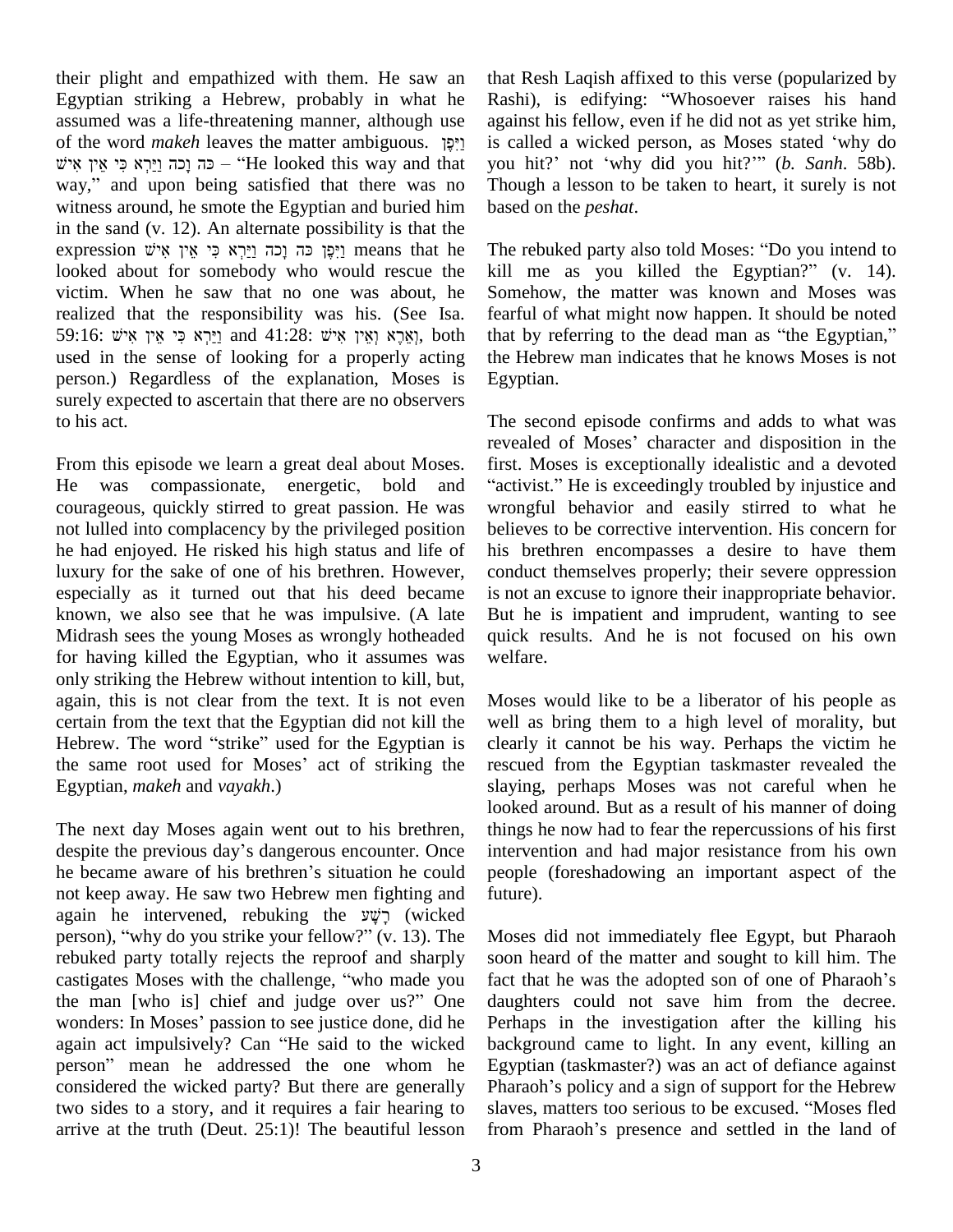Midian<sup>3</sup> (v. 15). Later on, when he named his second on th Midian" (v. 15). Later on, when he named his second on<br>son Eliezer, he explained: "For the G-d of my father det was my help and He rescued me from the sword of son Eliezer, he explained: "For the G-d of my father det was my help and He rescued me from the sword of ger Pharaoh" (18:4). These verses imply that Moses' trac escape was a close call.

The larger implications are clear. Moses may become a great messenger for G-d, but he will only be a occupying a significant part of the day. "Growing up," messenger. His remarkable characteristics will be greatly helpful to him in his mission, perhaps messenger. His remarkable characteristics will be will speed with the preasure of the predictions. But it will be G-d's personal the case of the G-displace of the G-displace of the G-displace of the case of the G-displace intervention that will redeem Israel and only with His lawgiving will the nation achieve righteousness.

# **3. In Midian**

Sitting by a well in Midian, southeast of Canaan and exploitation of the powerless. Seven sisters came to<br>the well, drew water and filled the drinking troughs The fa<br>for their father's sheep. Before their sheep drank some Midia the well, drew water and filled the drinking troughs male shepherds arrived and chased the girls away. Although a total stranger, a fugitive from Egyptian justice who had barely escaped with his life, and although the situation before him did not involve his people and may have been an everyday occurrence, Moses intervenes. His extreme lack of tolerance for injustice regardless of who was involved does not allow him to stand quietly by but propels him to act, in this case championing the cause of the exploited with G-d. This is implied in Jethro's comments and females by chasing away the shepherds.

Interestingly, the shepherds gave no resistance, Exemelongly, the shepherds gave no resistance,<br>submitting to the stranger's passion for justice. Is this Mos contrast with the reproof from his kinsman intended to shed further light on the difficulty of dealing with Israel and its stubbornness?

The girls were the seven daughters of the priest of Midian. The latter, in gratitude, invited Moses for a Surely he could not dare to visit Egypt. From G-d's meal. Subsequently, Moses agreed to dwell with him and then married his daughter Zipporah. (Once again, a marriage was initiated with a stranger meeting a local girl at a well.) Moses remained in Midian a long time.

How old was Moses when "he went out to his brethren," when he escaped from Egypt or when he got married? The Torah does not generally impart specific information on such matters, as its concern is

book of Jubilees 47:1–48:1 considers him to have<br>Sitting by a well in Midian, southeast of Canaan and<br>been forty-two years of age upon entering Midian is<br>beyond Egypt's reach, Moses observes an episode of part of a *midras* on the essentials. It usually leaves the incidental details to the interested reader's assumptions based on general knowledge together with common sense, to tradition and imagination. That being said, historians have determined that the education of an upper class boy in ancient Egypt spanned about twelve years, commencing at a young age, and was taken seriously, occupying a significant part of the day. "Growing up," commencing at a young age, and was taken seriously, with the time available to "go out," probably followed graduation. His leaving Egypt, apparently having taken place shortly after the episodes described, has generally been assumed to be when he was an older taken place shortly after the episodes described, has<br>generally been assumed to be when he was an older<br>teenager. "Moses fled from Pharaoh and settled in generally been assumed to be when he was an older<br>teenager. "Moses fled from Pharaoh and settled in<br>Midian and sat by the well" (Exod. 2:15) implies that his arrival in Midian was shortly afterwards. (That the Midian and sat by the well" (Exod. 2:15) implies that<br>his arrival in Midian was shortly afterwards. (That the<br>book of Jubilees 47:1–48:1 considers him to have been forty-two years of age upon entering Midian is part of a *midrashic* agenda.)

> The fact that Moses agreed to live by the priest of Midian (Jethro) and married his daughter surely indicates that this priest was a man notable in his religious outlook and practice. In accordance with ancient Near Eastern number symbolism,\*\* the mention that he had seven daughters appears to support this view, since seven was then the number that indicated completion and perfection. He had achieved a status of spiritual dignity, the most that was obtainable without revelation and the covenant achieved a status of spiritual dignity, the most that<br>was obtainable without revelation and the covenant<br>with G-d. This is implied in Jethro's comments and advice to Moses when he visits him after the Exodus (Exod. 18).

Moses names his firstborn son גֲרִשׁׁם, perhaps derived from combining *ger sham*. This would signify that he felt he had been a "stranger there," in Egypt, living among Egyptians, separated from family and brethren. Now he was settled with a family, no longer a stranger, apparently to remain for the long term.<br>Surely he could not dare to visit Egypt. From G-d's stranger, apparently to remain for the long term. communication to him subsequent to the theophany at the burning bush we learn that through those many intervening years from when he escaped from Pharaoh a warrant for his life had been in effect there (Exod. 4:19).

For some reason the birth of Moses' second son is not here narrated. He is first referred to, albeit not by name, when Moses prepares his family to travel to Egypt (v. 20). The Torah furnishes his name and